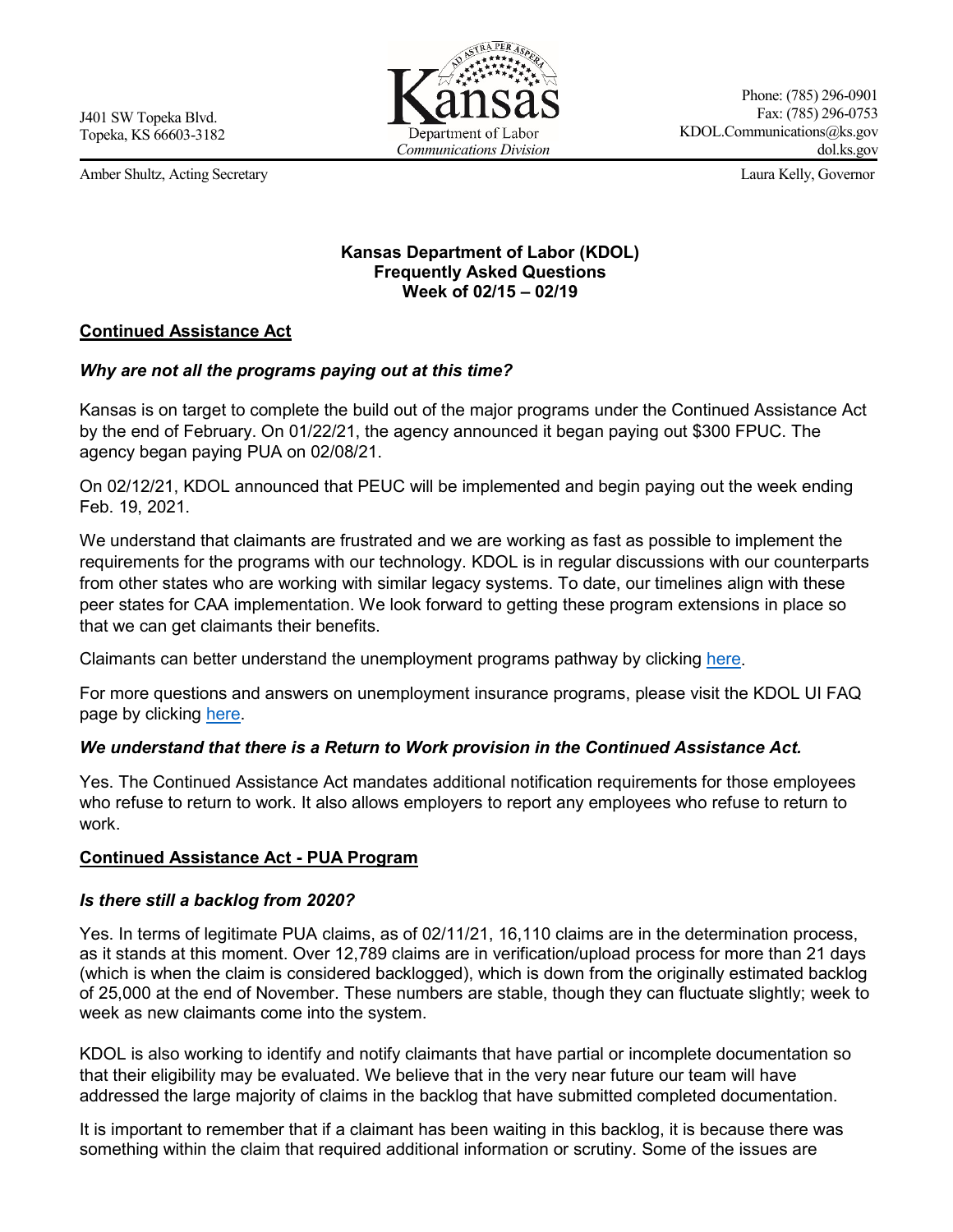Amber Shultz, Acting Secretary Laura Kelly, Governor



Phone: (785) 296-0901 Fax: (785) 296-0753 KDOL.Communications@ks.gov dol.ks.gov

simple, others more complicated. We expect valid claims to be processed and paid out once claimants complete the missing paperwork. Of course, not everyone will be found to be eligible for the PUA program. KDOL cannot process a backlogged claim if a person has missing paperwork.

### *Are people receiving PUA payments at this time?*

Yes. As of the week ending 02/06/21, initial and continued claims for PUA totaled 44,120. On 02/08/21, we announced that the extension of the program for the Continued Assistance Act is now available. In this extension, there is an increase in the maximum amount of benefits available under the PUA program from 39 weeks to 50 weeks. To file for the additional weeks, claimants should log into their unemployment benefits claim portal.

As a reminder, PUA is an entirely new unemployment system, and the determination build out enables us to now work with claimants who never before had been part of the KDOL UI ecosystem. Examples of these claimants include gig workers, independent contractors or church employees.

# *What are the terms for the new PUA extension?*

The Continued Assistance Act provides an additional 11 weeks of PUA unemployment benefits for claimants, which begins on or after 01/02/21. If a claimant exhausted their PUA benefits prior to 01/02/21, they are only eligible for weeks starting after that time. Any exhausted benefit weeks that occurred prior to that date are not eligible.

Of course, claimants must still meet all existing requirements of the PUA program to be eligible for the 11-week extension.

# **Continued Assistance Act - PEUC Program**

# *When will KDOL begin paying out PEUC from the Continued Assistance Act?*

On 02/12/21, KDOL announced that PEUC will be implemented and begin paying out the week ending Feb. 19, 2021.

The Continued Assistance Act extends PEUC-eligible weekly benefits from 13 to 24 weeks. The program is set to expire on 03/13/21.

As of the week ending 02/06/21, initial and continued claims for PEUC total 508. This includes continued claims that existed when the program expired on 12/26/20. There are also individuals that have exhausted their regular UI benefits between 12/26/20 and today, that are eligible for PEUC.

### **Continued Assistance Act - FPUC Program**

*Is KDOL paying out FPUC at this time?*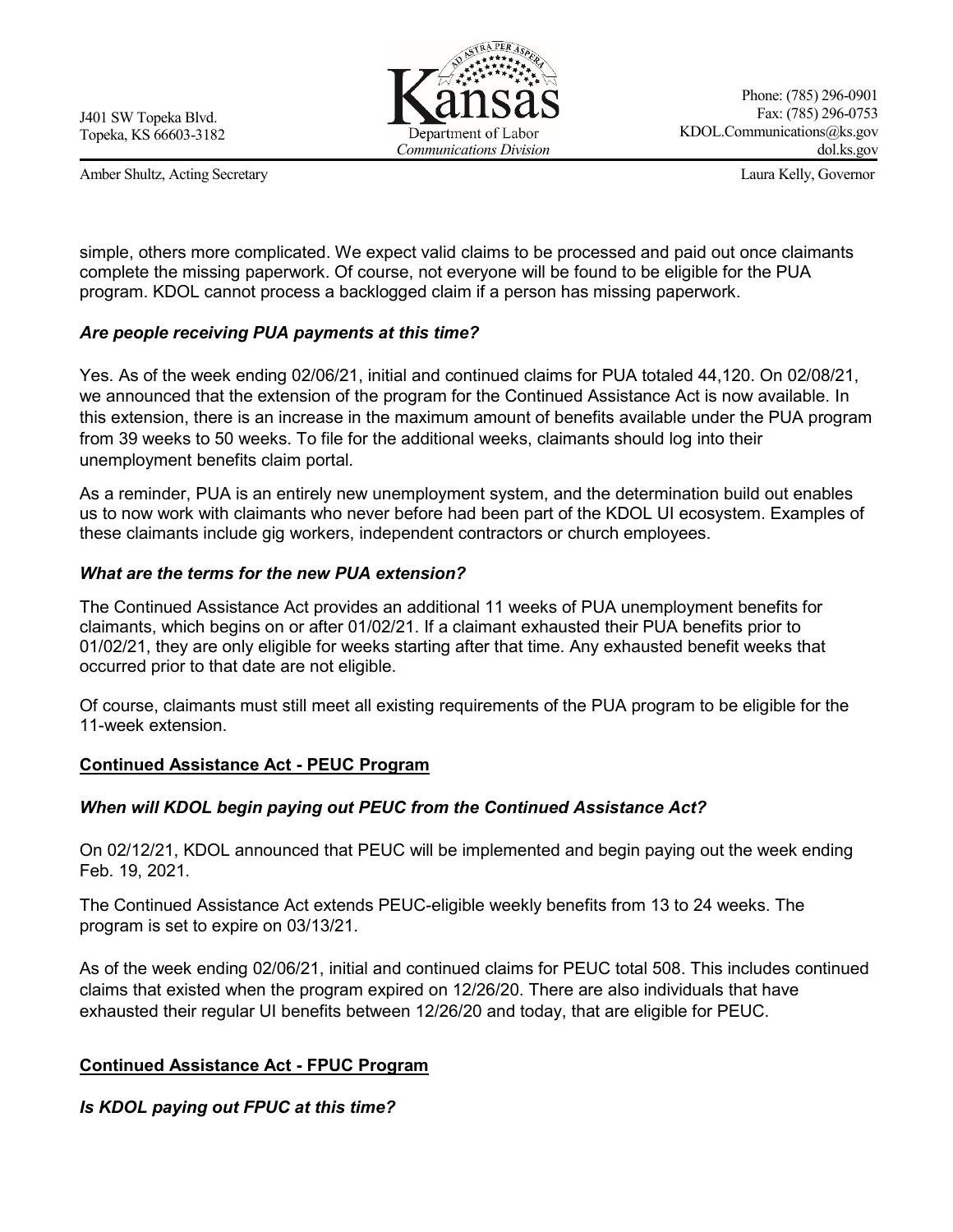Amber Shultz, Acting Secretary Laura Kelly, Governor



Yes. On 01/22/21, KDOL announced that the FPUC program began paying out to claimants. Claimants who meet the eligibility requirements will receive the \$300 benefit without having to take any additional action. Of course, claimants need to continue filing their weekly claims for the underlying unemployment benefit they are currently receiving.

The original FPUC program provided eligible claimants with an additional \$600 weekly benefit under the CARES Act, which ended on 07/31/20. The Continued Assistance Act update is paying \$300 weekly.

Claimants will receive the \$300 for benefit weeks starting on 01/02/21. FPUC payments are not eligible for any weeks from 07/31/20 – the weeks ending on or before 12/26/20. This benefit supplement is eligible for the unemployment weeks of 12/26/20 – 03/13/21.

# **Continued Assistance Act - MEUC program**

## *In January, KDOL stated it was applying for the MEUC program. Where does the agency stand in terms of implementing the program?*

On 01/05/21, KDOL announced it applied to administer the Mixed Earner Unemployment Compensation (MEUC) program. This program is for claimants filing for regular Unemployment Insurance (UI) or Pandemic Emergency Unemployment Compensation (PEUC) who also have earned more than \$5.000 in self-employment income in the most recent taxable year prior to the individual's application for regular Unemployment Insurance benefits.

Eligible claimants will receive an additional \$100 weekly benefit on top of their weekly benefit amount and the \$300 Federal Pandemic Unemployment Compensation (FPUC) benefit. MEUC is optional for states and Kansas chose to enroll to bring this benefit to eligible Kansans impacted by the COVID-19 pandemic.

This program will begin paying out sometime in the spring of 2021 and, similar to other states, we plan to make lump sum payments to eligible claimants. The program will be handled similar to the Lost Wages Assistance Program. More information will be provided when it becomes available.

### **2020 Extended Benefits (EB) Program**

### *Where does this program stand in Kansas at this time?*

On 11/23/20, we announced the end to the EB program. The ending of the program is a decision made by the U.S. Dept. of Labor, not KDOL. The decision on whether a state "triggers on" to EB, or "triggers off" of EB, is based on a state's unemployment rate.

If a claimant has filed a claim in 2020 prior to the ending of the EB program, and has not yet been paid, and her or his claim is ruled valid, the person will be paid the dollars owed, even after the program ended on 12/12/20.

### **LWA Program through FEMA**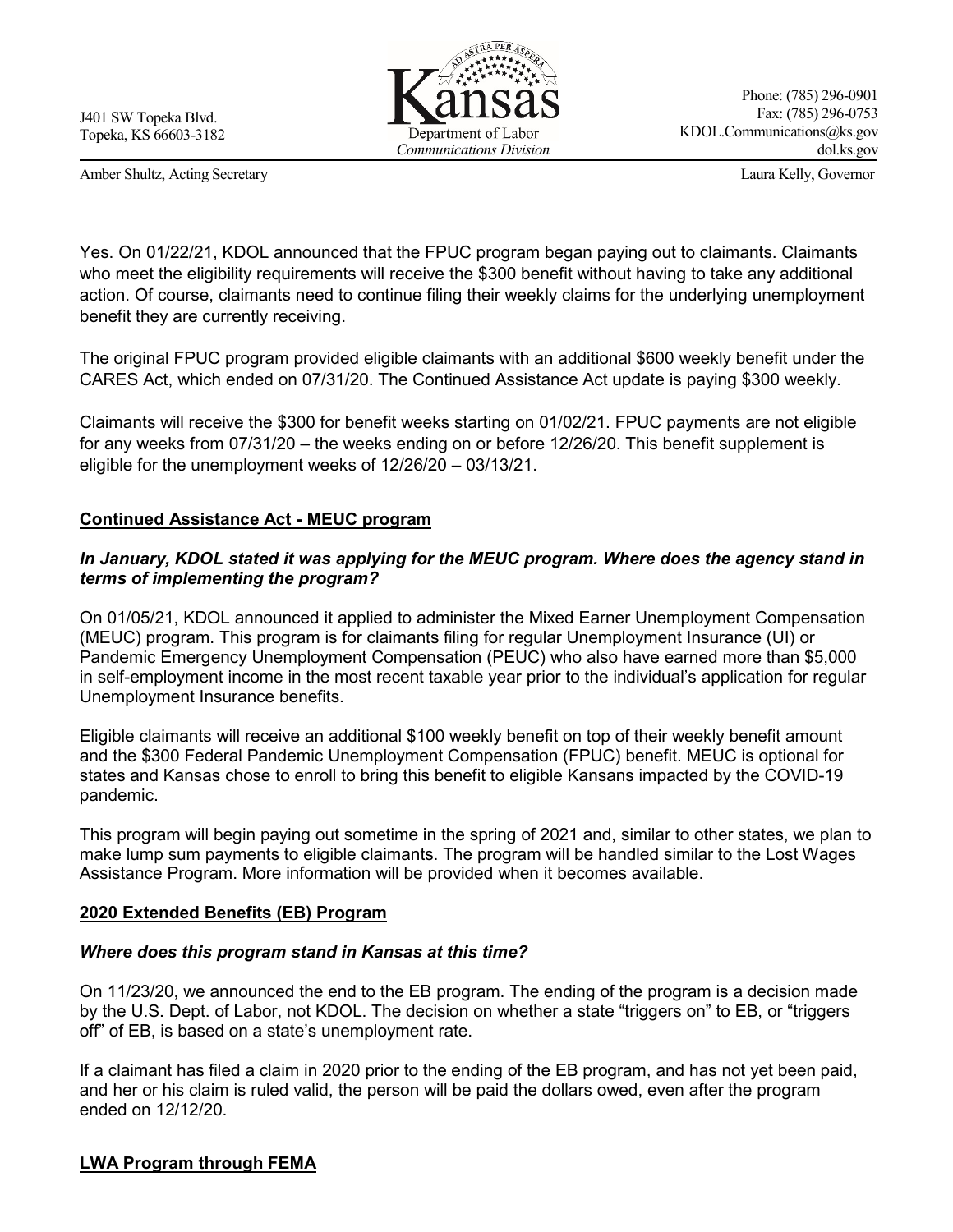Amber Shultz, Acting Secretary Laura Kelly, Governor



Phone: (785) 296-0901 Fax: (785) 296-0753 KDOL.Communications@ks.gov dol.ks.gov

# *Is LWA still active? What is its status?*

No, LWA is no longer active. On 12/22/20, we put out a press release announcing that application period for Federal Emergency Management Agency (FEMA) Lost Wages Assistance Program (LWA) expired on 12/27/20. However, we do have some numbers we can share from our last week of reporting the program, which was 02/01/21.

As of 02/01/21, 75,305 people have received at least one LWA payment. Total amount paid to date is \$127,493,761.

The program was only available to those claimants who were entitled to a minimum of \$100 in unemployment benefits from the weeks ending Aug. 1 to Sept. 5, 2020. It was not available to all claimants.

### **Regular UI and Adjudications**

# *Last year, the regular UI backlog was at about 25,000. Where does it stand today?*

As of 01/27/21, we have eliminated the backlog. If there are no issues with the unemployment claim, the average turnaround time for paying out on a regular UI claim is approximately six days. If a claim is disputed and needs to be adjudicated, it could take up to a month. These timelines are set in statue.

### **KDOL's Antiquated Technology**

### *How do you explain this old technology to someone?*

KDOL's unemployment legacy system was deployed in the 1970s. An effort to modernize the system was launched under the Sebelius Administration and was subsequently stopped under the Brownback Administration in 2011. Because of this decision, much of the initial work to modernize was lost and has compounded our problems today.

Modernizing the KDOL IT system is going to take time. There is not an "off the shelf" option for unemployment systems. However, we have completed our modernization plan and expect to put this out to bid later this year.

We could start our modernization work as soon as late 2021.

If you do not invest in infrastructure, whether that be a road or technology, it will not be there when you need it most. Technology is no different from investing in the roads you drive on every day. If you do not repair or replace them, then eventually they become difficult to navigate if not completely unusable.

# *We have seen stories that say the system will take two to three years to build out. Is that accurate? Can it be done faster?*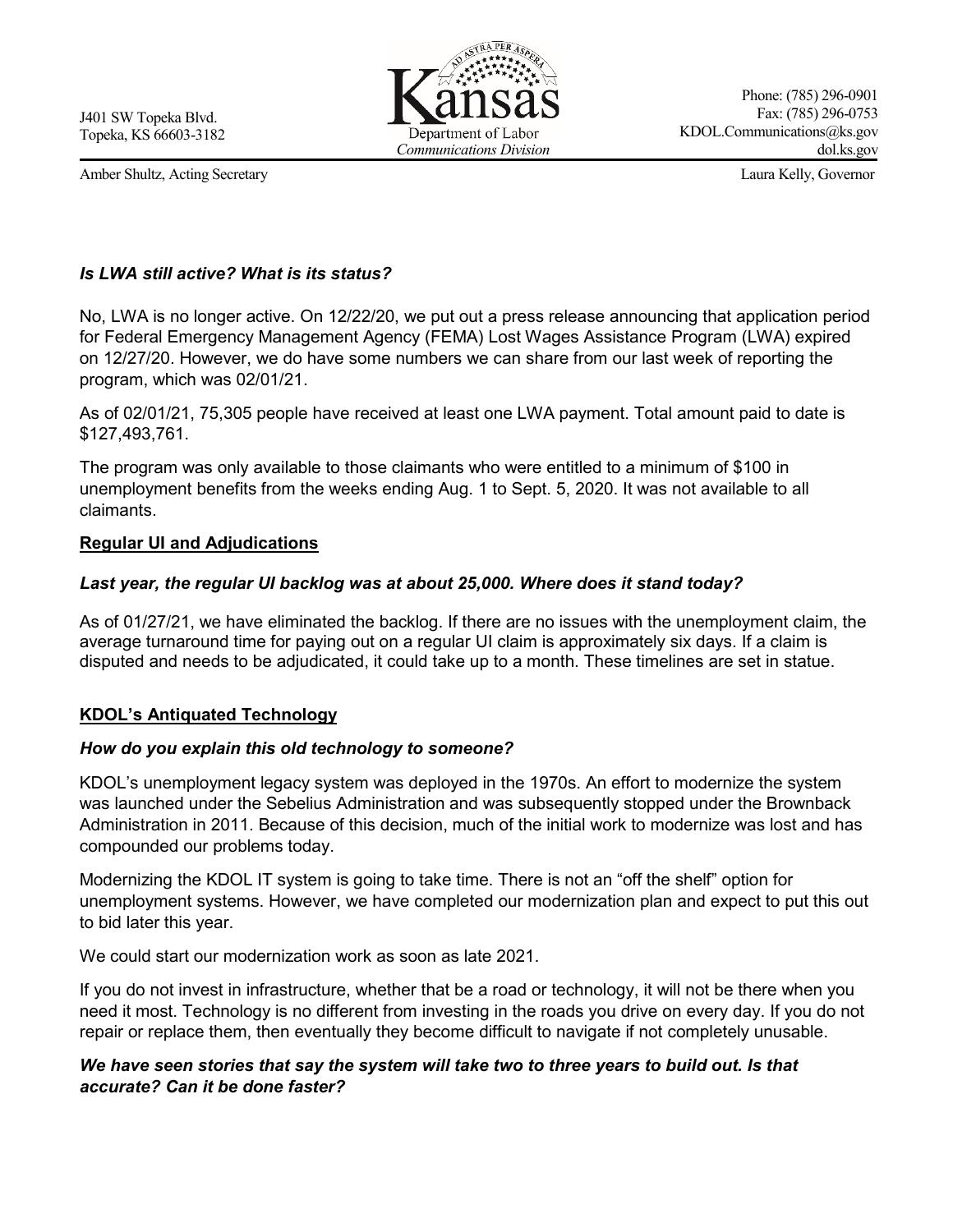Amber Shultz, Acting Secretary Laura Kelly, Governor



Phone: (785) 296-0901 Fax: (785) 296-0753 KDOL.Communications@ks.gov dol.ks.gov

That is timeframe is correct. Based on the experiences of other states, we anticipate the project will take between 2-3 years to implement.

The initial goal in June, when Ryan Wright became Acting Secretary, was to stabilize the UI IT system and get claimants paid. At this time, KDOL has largely stabilized the system and is working with the Governor and Legislature to secure funding for modernization. The cost of this funding is \$37.5 million. We hope to put the bid out to potential vendors in the spring of this year. Once a vendor is selected, we will begin the installation and deployment of the new system as quickly as possible.

### *Will the old system hold up under the stress until a new system is deployed?*

As said in the answer above, we have largely stabilized the system. However, when working with a system this old, it does have days where it crashes. However, these system down days are less frequent than they had been at the start of the pandemic.

#### **KDOL Contact Center**

### *We are hearing from many residents that they call in and can never get through. That they are calling hundreds of times a day. What is happening at the KDOL contact center?*

We are seeing an increase in high numbers of calls to the call center traceable to automatic dialing services. Auto dialers do not work with the KDOL phone system. A claimant must call in each time and go through the menu prompts. An auto dialer will not get a claimant through the menu and into the queue. In fact, using one burdens the phone system, making it more difficult for anyone to get through to a customer service representative.

Through our systems and our tools, we are able to recognize call patterns. We can tell by the time between calls. When humans make calls there are some variations, there are not with auto dialers. Someone using the auto dialer will call every 19 seconds (for example), like clockwork. The dialers cannot sequence properly to our menus. Thus, they are just blocking the system for other callers trying to get through.

We also are getting many calls about the Continued Assistance Act programs that are going into effect this month, the new fraud mitigation security software system we implemented in early February, and many people are calling us about fraudulent claims and 1099-G forms they may have received. We are continuing to surge customer service representatives to the contact center and currently have over 450 staff answering calls or directly assisting claimants.

However, even with the increased number of staff helping claimants we continue to receive a record number of calls. In order to handle this type of call volume we would need to add an additional 1,100 phone operators. Unfortunately, this is not realistic due to budget and technology constraints.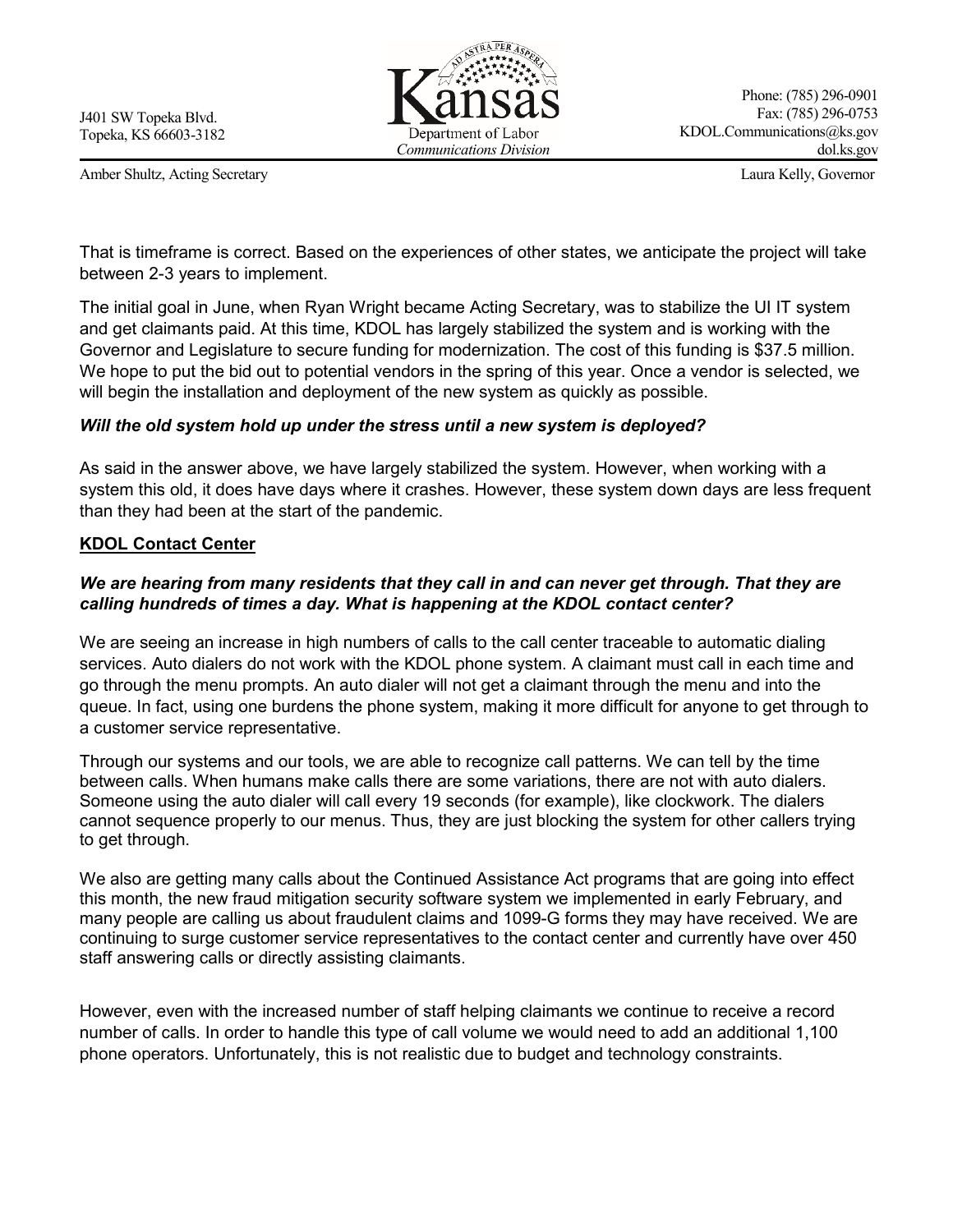Amber Shultz, Acting Secretary Laura Kelly, Governor



Phone: (785) 296-0901 Fax: (785) 296-0753 KDOL.Communications@ks.gov dol.ks.gov

### *Any advice for callers to get through to the contact center?*

Once a caller enters an initial call queue, she/he are able to speak to an initial customer service representative within 15 minutes. Our busiest times for the call centers are between the hours of 8:00- 9:00 a.m. and 1:00-2:00 p.m., daily. If possible, claimants should avoid calling during these hours. If a caller gets into the queue, do not hang up.

Our highest call volume day of the week is Monday. Our lowest is Friday.

### **Amelia, the KDOL Chat Bot**

### *Is Amelia really helping claimants?*

Yes. According to the data, from its launch on 07/10/20 through 02/07/21, Kansans have had approximately 4 million messages with Amelia. Approximately, 73 percent of claimants interact with the chat bot during regular call center hours, approximately 27 percent after hours. As of 02/07/21, about 66 percent of all claimant communications were through Amelia. Finally, from 01/30/21 – 02/06/21, the top three subjects are – 27 percent check claim status, 18 percent update applications and 39 percent login assistance.

# *Claimants state that Amelia cannot help with the only question that is important, which is, "When will I get paid?"*

Unfortunately, Amelia is not able to answer that question. However, the chat bot's subject matter does continue to expand. For example, Amelia can now answer questions about 1099-G support and KDOL's Shared Work program.

### **Unemployment Fraud**

#### *It has been publicly stated that either KDOL does not know the size, or financial extent, of the impact fraud has had on Kansas. Why hasn't the agency reported any numbers, definitive or approximated, at this time?*

The legislature has asked their auditors, Legislative Post Audit, to look into the amount of fraud that has been paid. KDOL is committed to working with Legislative Post Audit to determine this figure. We must let this process proceed if we hope to get an accurate answer to this serious question.

Before we implemented our new security software program, we had publicly stated that KDOL has stopped more than 253,000 fraudulent claims.

Further, we approximated that this was about 2,300 suspected fraud claims we had to investigate, daily, prior to implementing the new software program.

As a reminder, this unemployment fraud has primarily affected PUA claims.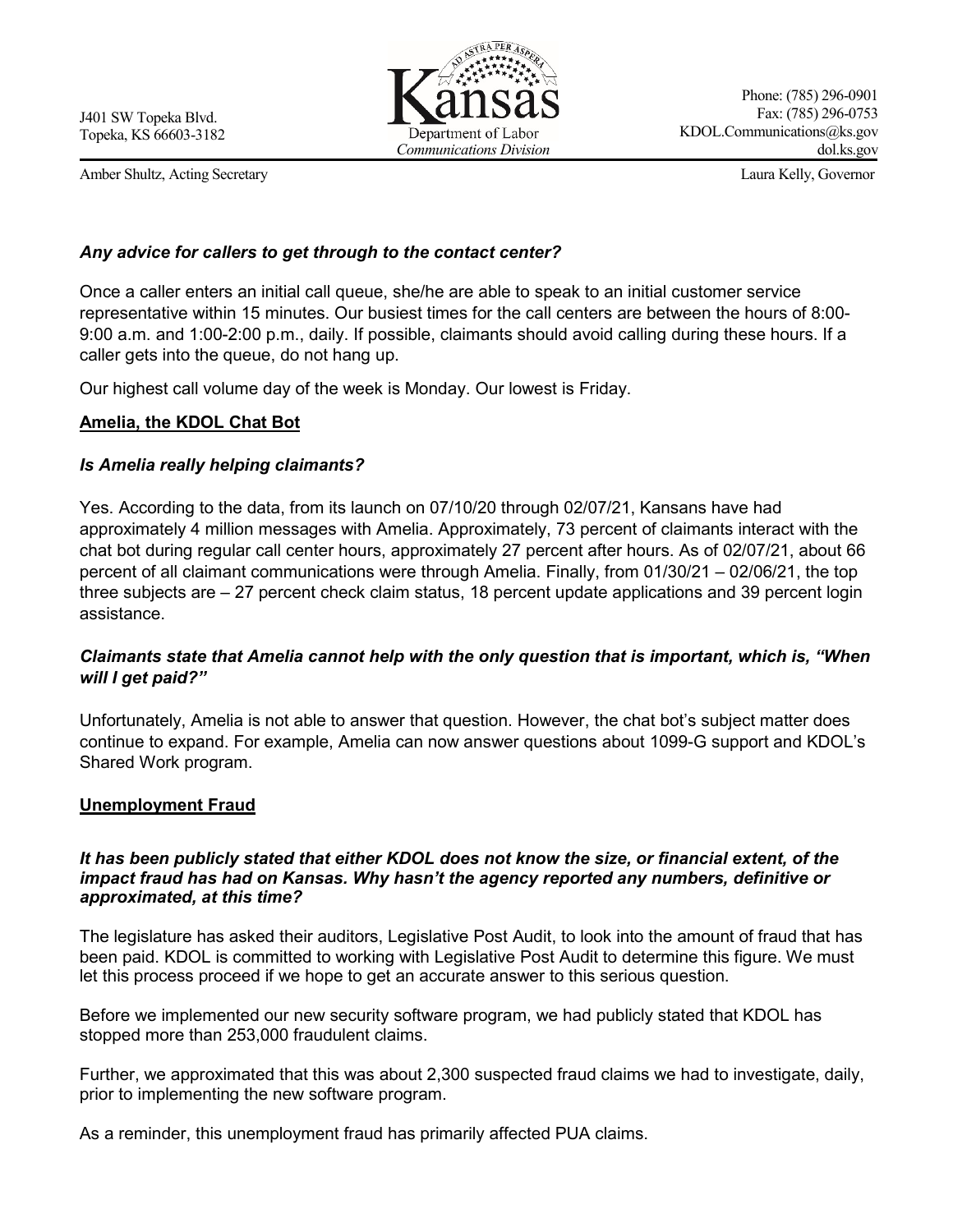.

Amber Shultz, Acting Secretary Laura Kelly, Governor



#### *KDOL has claimed that new software system has been a success. What are the updated metrics?*

As of 02/15/21 total claimants attempting authentication: Approximately 121,901. Claimants who were proofed/approved: 66,968. Claimants who have failed their ID proofing and would need to do it again/get help: 24,561. Claimants who experienced an error of some sort: 3,954. In terms of BOTS and fraudulent login attempts we have stopped, approximately 4,450,000.

#### *We hear from claimants constantly that they cannot log on and cannot get help. What are the issues?*

We want to reiterate that the majority of people registering are getting through and registering successfully.

We have seen some user setting issues with Google Chrome. We suggest trying with Firefox, Safari or Internet Explorer (not Edge). We also believe there are issues with two-factor authentication.

Reminder, everyone will have to establish new login credentials. No exceptions. If they are having issues, we have CSRs on staff ready to help them when they call in to the contact center. Also, important to know that total claimants includes users who we are waiting on actions to complete the registration process. Two examples include that they may have abandoned their registration, or have stopped the process for some reason.

There are other actions that will stop the registration process for a user. These are spelled out clearly in the How to Guide we have posted online. Users can access that guide [here.](https://www.dol.ks.gov/docs/default-source/ui-benefits-forms/how-to-register-with-okta.pdf)

### *Exactly what is KDOL's new security software solution to stop fraud?*

On 01/27/21, we announced our partnership with LexisNexis and our two-factor authentications solution to combat fraud. This is a new security system with identity verification software for unemployment insurance accounts and claims. The deployment of the new security system is a major tool to combat identity theft.

This system upgrade identifies and stops the flood of fraudulent claims Kansas and states across the country have been fighting against, so the team at the Department of Labor will have more time to help unemployed Kansans.

KDOL is seeing a decline, and we hope eventually an outright elimination, of fraudulent benefit notices that individuals and businesses have been receiving from KDOL. The system also provides two-factor authentication so that claimants can more securely log in and access their account.

## *There are many businesses and organizations frustrated that claims that they disputed to be fraudulent were paid out anyway. What controls in place are there to prevent this and why did they fail in some cases?*

KDOL said in this hyperlinked [press release](https://www.dol.ks.gov/docs/default-source/home-page-news/2021/kdol-announces-ui-tax-related-call-center-1099-mailing.pdf?sfvrsn=d07d851f_6) that there would be a possibility here of this happening.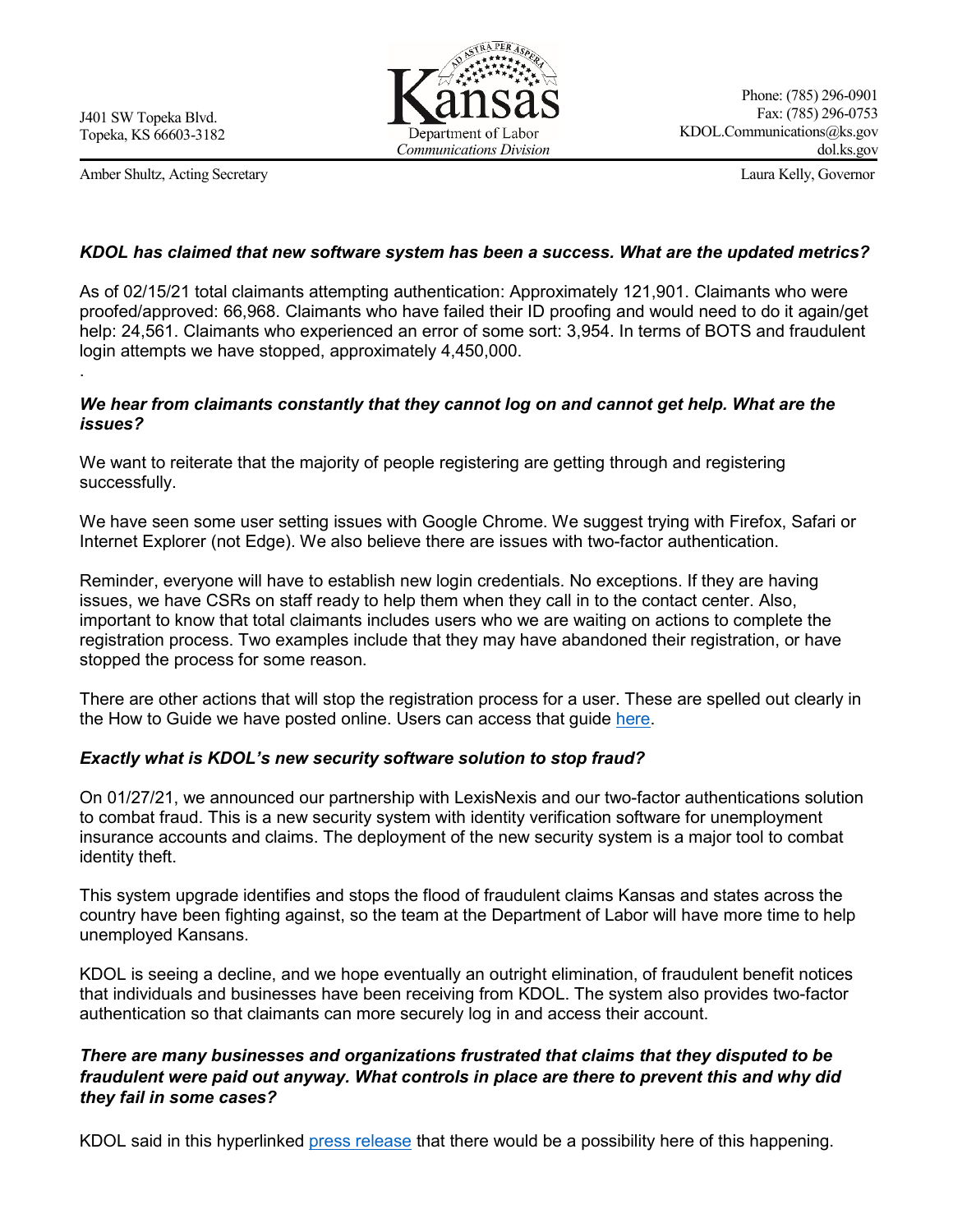Amber Shultz, Acting Secretary Laura Kelly, Governor



Phone: (785) 296-0901 Fax: (785) 296-0753 KDOL.Communications@ks.gov dol.ks.gov

**Identity Theft Victims.** Every effort has been made to prevent 1099-G notices from being sent to identity theft victims. However, due to the record high volume of unemployment claims, some identity theft victims may receive a notice. Claimants who establish they are identity theft victims are not liable to pay taxes on income they did not receive from fraudulent unemployment claims. If a claimant has been the victim of identity theft and receives a Form 1099-G for unemployment benefits, please contact KDOL at 785-291-6059 or call toll-free at 888-499-0063.

KDOL has conducted another audit of our 1099-G mailing records and identified people who were victims of identity theft. If a person is one of these victims, she/he should expect a letter in the mail in the next couple of days regarding the steps KDOL is taking to address the issue.

**IRS Form 1099-G Disputes.** If a claimant has a dispute with their IRS Form 1099-G, they can contact the KDOL Tax Call Center at 785-575-1461 or toll-free at 888-499-0063. If the amount shown on a claimant's 1099- G is incorrect, this person must send a written dispute to KDOL. All disputes should be sent to the following address: 1099 Inquiry Kansas Department of Labor 401 SW Topeka Blvd. Topeka, KS 66603-3182

Residents can also dispute a 1099 they may have received erroneously here online: <https://uiassistance.getkansasbenefits.gov/>

# *There are Kansans who applied for and received benefits, but who got a 1099-G form showing they received more in benefits than they actually got. Why did this happen and how can residents dispute the figure?*

If a claimant feels that their Form 1099-G is incorrect, they should dispute it by contacting the KDOL Tax Call Center at 785-575-1461 or toll-free at 888-499-0063. If the amount shown on a claimant's 1099- G is incorrect, this person must send a written dispute to KDOL. All disputes should be sent to the following address: 1099 Inquiry Kansas Department of Labor 401 SW Topeka Blvd. Topeka, KS 66603-3182

Residents can also dispute a 1099 they may have received erroneously here online: <https://uiassistance.getkansasbenefits.gov/>

# *People are complaining that they are unable to get through to the phone line dedicated to 1099 issues. What steps are being taken to resolve this?*

It is a bit of a call center perfect storm, at this moment. We have claimants calling into the contact center, and into any other KDOL number on every subject right now ranging from the security upgrade to the Continued Assistance Act programs. Recently, we have received upwards of 500,000 unique calls a day. You also have heard from us on folks using auto dialers. Do not do this!

We ask that people remain patient, and continue to call in. We are surging more support folks to handle the calls, but the volume is large at this time across all of our phone lines. **If you are calling in about a**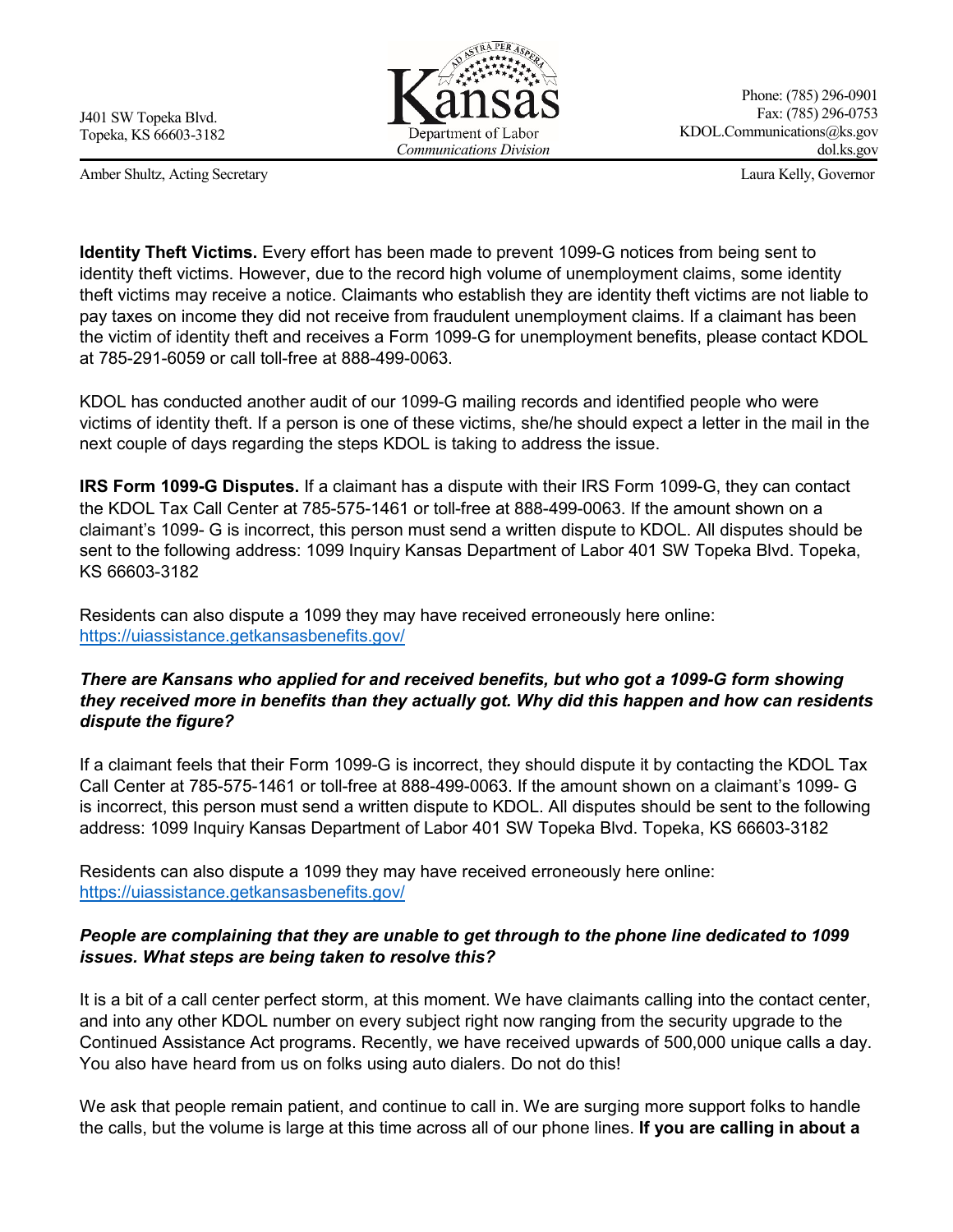Amber Shultz, Acting Secretary Laura Kelly, Governor



Phone: (785) 296-0901 Fax: (785) 296-0753 KDOL.Communications@ks.gov dol.ks.gov

# **claim, please do not call the tax call center. These operators will not be able to assist you with your claim.**

### **Weekly Initial Claims Numbers**

### *What are this week's numbers?*

The regular UI weekly initial claims for the week of 02/06/21 were 4,905. The week prior (week of 01/30/21) were 16,927**.** This is a decrease from last week of -71.0 percent. The weekly initial claim number for the week of 02/01/20 was 2,104. This is an increase of 133.1 percent year-over-year.

#### **Employer Trust Fund**

#### *What is the weekly balance of the trust fund at this time?*

The trust fund balance for the week of 02/06/21 is at \$265.0M, the week before (01/30/21), the balance was \$246.9M. For the week 02/01/20 the balance was \$1002.4M, a 73.6 percent drop year-over-year.

#### *Some have speculated that the trust fund will run out of money around the spring of this year. Is this true?*

Kansas entered the pandemic with one of the healthiest trust funds in the nation and it has performed as intended, maintaining a positive balance despite historic unemployment. We started with about \$1 billion in the trust fund we are now at approximately \$265.0M.

KDOL originally projected that the fund would become insolvent after the first of the year but now do not expect for that to happen until much later, possibly even through the summer of 2021. If/when the trust fund becomes insolvent claimants should not worry, you will still receive your benefits. The federal government is the emergency backstop for state trust funds. When a state trust runs out of money, the state begins to draw down funds (e.g. takes out a loan) from the federal government to ensure that benefits are still paid. The state then goes in a repays the loan after the economic crisis has passed. Kansas is one of the only states that have not had to start drawing down funds from the federal government yet.

### *Why is it doing better than originally forecasted?*

The economy is rebounding faster than expected and there are generally stronger economic conditions throughout the state today than there were just a few months ago. Kansans who remain unemployed due to COVID-19 are increasingly transitioning from state-based unemployment programs to federally backed unemployment programs. A number of provisions were included in the CARES Act that shifted the financial liability from states and businesses to the federal government. For example, the CARES Act transfers 100 percent of the financial liability for the Shared Work program to the federal government.

### **Questions Regarding KDOL's Work with the Consulting Firm Accenture**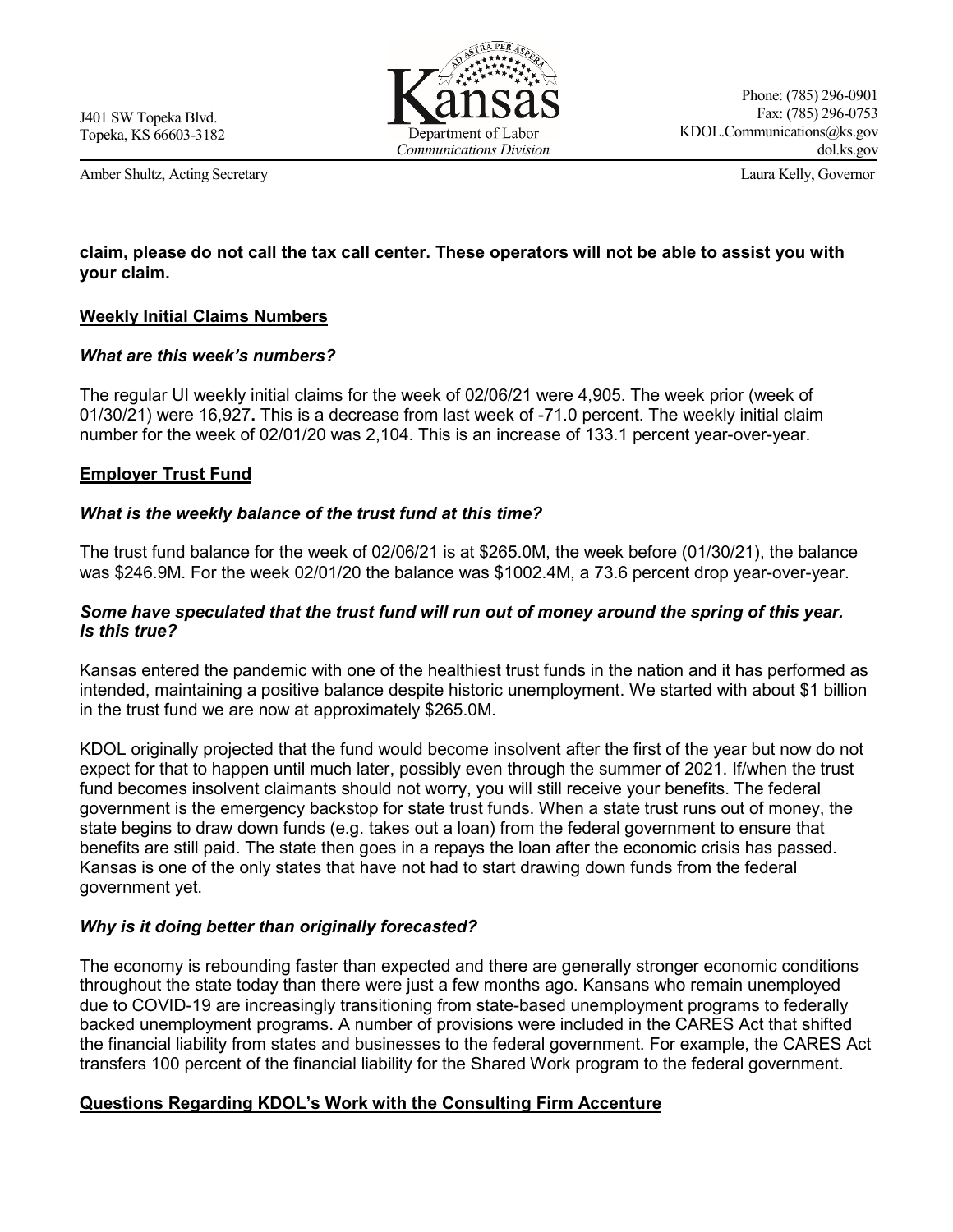Amber Shultz, Acting Secretary Laura Kelly, Governor



# *How does KDOL calculate the 450 number of Accenture and agency employees working with claimants?*

As of 02/12/21, there are 352 contract surge staff from Accenture. Out of the 352 contract surge staff, 291 are general surge staff and another 61 are dedicated to specialty work streams that directly support claims work. For example, the team that assisted in the elimination of the Regular Unemployment claims backlog is in this count as they directly worked with claimants and handled both inbound and outbound calls. We continue to build these numbers up over time, as we have been able to expand their capacity to handle different and more complicated claims work.

In addition to the Accenture contract surge staff, KDOL currently has 98 call center staff. This brings the total number (between Accenture and KDOL) of CSRs handling calls and helping people process their claims to 450.

# *Can KDOL ensure Accenture is actually providing the work it is promising in the contracts?*

Yes, we know how many staff are working and, like most companies, we have the ability to monitor our phone and computer systems.

# *What fund is KDOL using to pay Accenture?*

The costs for KDOL are primarily covered by federal funds due to the nature of the work that the agency oversees. For example, unemployment programs are funded through administrative grants provided to the agency by the U.S. Department of Labor.

In order to support our surge activities and stabilize the agency's legacy systems, due to the pandemic, Governor Kelly and legislators (via the State Finance Council) authorized \$30 million in CARES Act funds for KDOL. As of 02/12/21, most of Accenture's work has been paid for out of this \$30 million allocation to the agency. Any costs that have not been covered by the CARES Act allocation will be paid for using USDOL administrative grants. Any unspent USDOL funds will be applied to modernization efforts.

# **Claimant Communication**

# *How often do KDOL leaders read the comments people post on social media? Why don't you respond to them?*

The agency monitors social media. However, we cannot answer questions about a person's claims in a public forum such as Facebook. They may have a claimant-to-claimant discussion or may post something outright on the site, but we cannot answer a person's question in that forum about her or his specific case.

Every time the agency puts out a news release, we also issue it on Facebook and Twitter, and when relevant to the audience, we engage on LinkedIn.

# *Why not open up KDOL to more communication programs, or show people how the contact center actually works?*